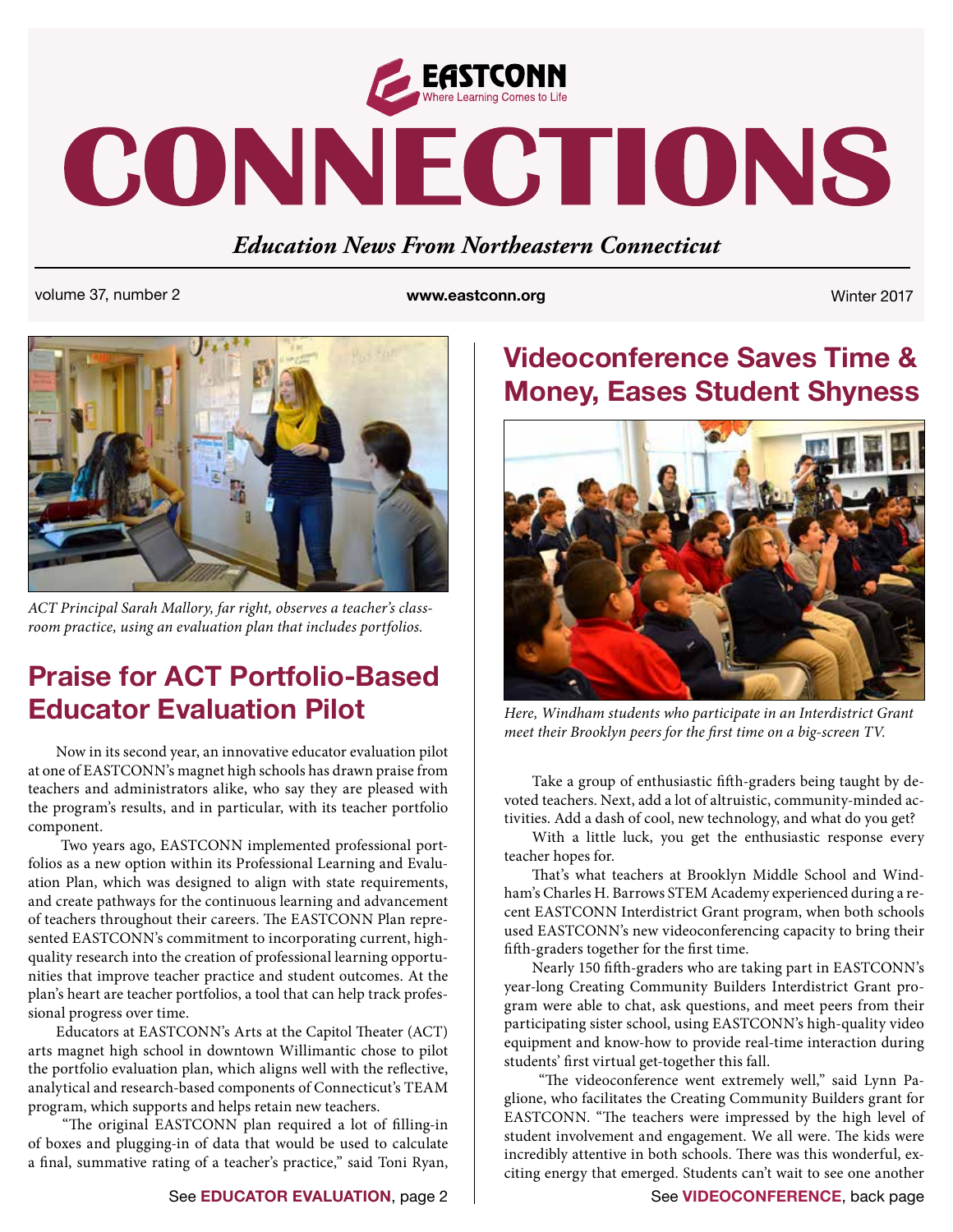#### **EDUCATOR EVALUATION** from page 1

Ed.D., EASTCONN's Director of Curriculum, Instruction, Assessment and Accreditation.

"But we found that teachers didn't feel like they had a connection to the whole evaluation process. It was something they had to get through. With this pilot, teachers feel much more connected to the purpose of evaluation, and to their own desire to enhance their professional practice through an evaluation system. For our teachers, it's not about that number at the end, it's about 'What have I learned,' 'How did I improve my practice?,' 'How did I improve my students' outcomes?' and 'Where do I go from here?' The portfolio helps them answer those questions."

According to Ryan, teacher portfolios have helped create a sense of ownership among ACT teachers, as they build a professional repository of information related to their practice, and track the research they've done and the progress both they and their students have made over time.

"The portfolio evaluation process has allowed me to provide much more targeted feedback to teachers regarding goals that they have for their own practice and for their students," said Sarah Mallory, ACT's principal. "We're able to brainstorm and research specific instructional strategies to try in the classroom and they're able to reflect on these trials in their portfolios. This process encourages risk-taking, growth and reflection on the part of teachers and their students, and has the added benefit of creating an artifact (the portfolio), which teachers can use as a resource down the road."

"It results in a much richer conversation," Ryan said. "The observation moves away from an isolated data point, a moment in time, to something that has a very purposeful connection to an educator's professional goals."

"The portfolio was easy and useful," said ACT math teacher Marcia LoRicco, a pilot participant. "I collected work as I went along. At the end, I was able to look back on the work and write a reflection. It was all physically right in front of me, and I could see both my growth and my students' growth … With the portfolio, I could go through the domain, step by step, and easily find what applied and what didn't. I did not have to click, link by link, to remind myself what I had uploaded," she said, referring to the traditional, platformbased evaluation process.

"I think that the use of portfolios has been extremely helpful in the evaluation process," said ACT science teacher Rebecca Weir. "It has helped me develop my questions better and given me an opportunity to see the research process and development of my goal. I think that it is also much better to actually be able to see the changes in student work instead of just quantifying data and putting it into a spreadsheet."

Ryan said EASTCONN's ACT evaluation pilot still requires teacher observations. But teachers can ask observers to focus on specific aspects of their practice that are related to their portfolios. Postobservation conferences provide a forum for discussing aspects of the professional practice rubric, and for reflecting on goals.

Learn more about the ACT portfolio pilot from Toni Ryan at tryan@eastconn.org.

#### EASTCONN *Connections*

Writer/Editor: Teddie Sleight ~ tsleigh[t@eastconn.org](mailto:tsleight@eastconn.org) Assistant: Cindy Laurendeau  $\sim$  claurendeau $@$ eastconn.org EASTCONN Administration Paula M. Colen, Executive Director

EASTCONN, 376 Hartford Turnpike, Hampton, CT 06247 860-455-0707 Fax: 860-455-0691



*Northeastern Connecticut students who will be high-school age in 2017-2018 can apply now for seats in EASTCONN's magnet schools.*

# **Recruiting Under Way for EASTCONN Magnet High Schools**

Arts at the Capitol Theater (ACT) and Quinebaug Middle College (QMC), EASTCONN's magnet high schools, are recruiting students for 2017-2018.

Both magnet high schools are designed for non-traditional, motivated students who are independent learners, and for whom the hometown high school experience just isn't enough.

At ACT, located in a beautiful, working theater, students with a keen interest in Creative Writing, Acting, Theater Production (costume and set design, lighting and sound), Audio/Video studies and Dance attend small classes in a rigorous academic learning environment infused with the arts. Students may take free, for-credit college courses at ECSU and QVCC in Willimantic.

At QMC, housed on the campus of Quinebaug Valley Community College (QVCC) in Danielson, students choose from a STEM and Humanities-rich high school curriculum in a college-campus setting. They take free, for-credit QVCC classes, side-by-side with college students, while earning their high school degree in QMC's state-of-the-art classrooms and labs. Students may also take free, for-credit UCONN courses, while earning their high school degree.

Contact ACT Principal Sarah Mallory at 860-465-5636, or at [smallory@eastconn.org,](mailto:smallory@eastconn.org) or visit [www.eastconn.org/act.](http://www.eastconn.org/act) To learn more about QMC, contact QMC Principal Gino LoRicco at 860-932- 4040, [gloricco@eastconn.org](mailto:gloricco@eastconn.org), or visit [www.eastconn.org/qmc.](http://www.eastconn.org/qmc)

 $\bullet$   $\bullet$   $\bullet$ 

### **Dan Rothstein: Teaching Students How to Ask Efective Questions, March 27, at EASTCONN**



Educators from all content areas are invited to attend the Connecticut Conference on Leading Student-Centered Learning Through Effective Questioning with presenter Dan Rothstein on Monday, March 27, 2017, from 8:30 a.m. to 3 p.m., at EAST-CONN's Conference Center, 376 Hartford Turnpike, Hampton.

*Dan Rothstein*

In partnership with EASTCONN, Rothstein, of The Right Question Institute, will lead a day-long session on best practices in questioning, during which educators will learn a simple strategy for teaching students how to take charge of their own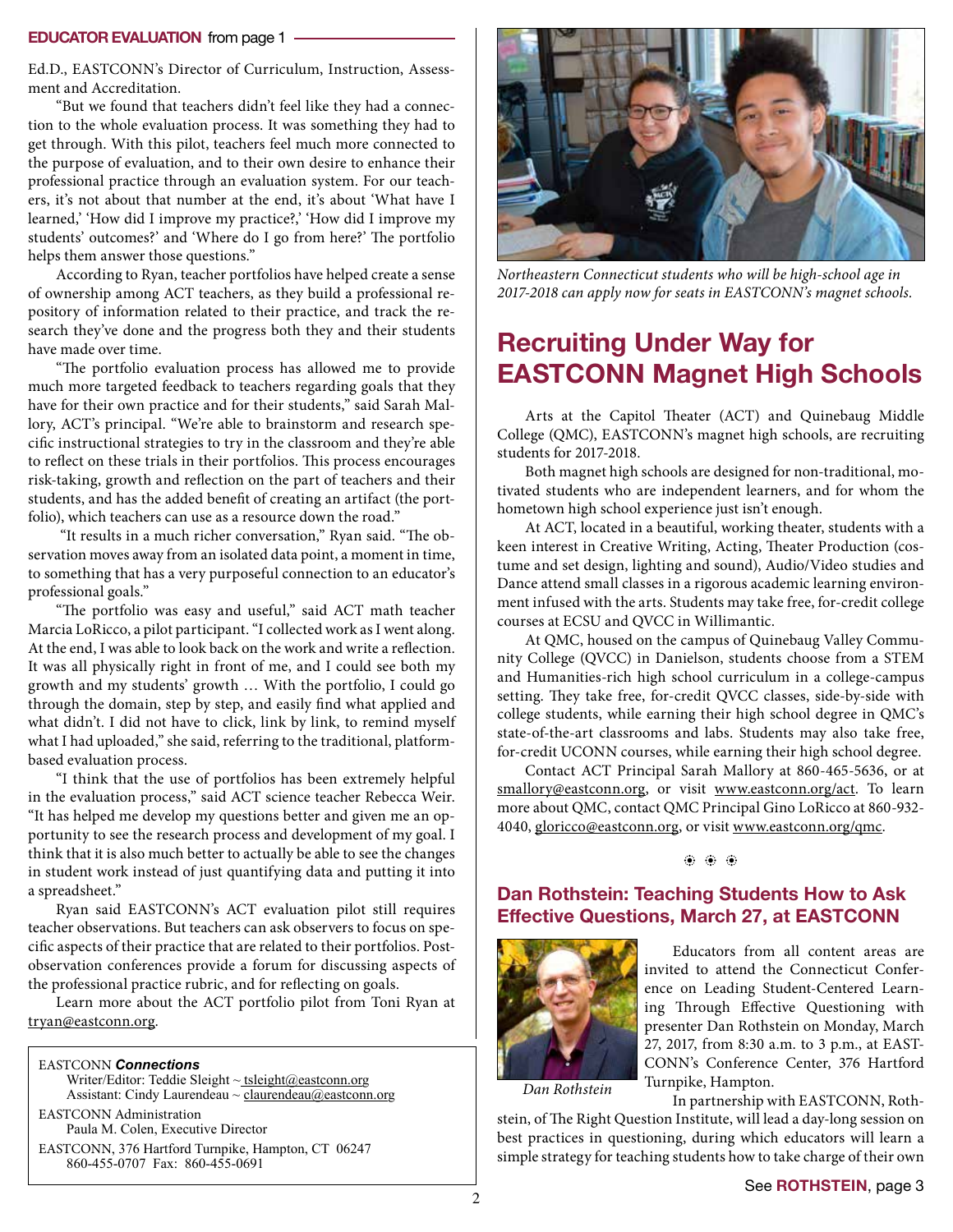learning by asking, refining and using their own questions to drive learning. Participants will work closely with Rothstein, co-author of the best-selling book, *Make Just One Change: Teach Students to Ask*  Their Own Questions. Educators will explore how this questioning strategy is stimulating student curiosity, increasing student engagement, promoting deeper learning and helping to build democratic habits of mind.

Workshop fee of \$125 per person includes breakfast and lunch. Fee for district teams of 3 or more is \$99 per person. Register by March 20. Contact Paula Hanlon to register your team, at [phanlon@](mailto:phanlon@eastconn.org) [eastconn.org](mailto:phanlon@eastconn.org), or 860-455-1589.

b b b

# **A Shiny New Classroom for Plainfeld Early Head Start Kids**

Plainfield-area families and children who participate in EAST-CONN's Early Head Start program have access to a bright, new learning environment, following renovations to the Early Head Start classroom in Plainfield's Early Childhood Center.

"High-quality learning environments support young children so they can become successful learners, and this newly renovated space expands the number and quality of safe, healthy, interactive, engaging learning opportunities in our Early Head Start program," said Anne Sousa, EASTCONN's Assistant Director of Early Childhood Services. Sousa oversees EASTCONN's Early Head Start and Head Start programs.

The Early Head Start classroom's new maple furniture, reading areas, books, cribs, age-appropriate equipment and learning materials are now featured in an airy, spacious classroom that allows children to move easily from one activity to the next. Among student favorites? The tiny couch and reading area, the small-scale ladder and slide, and the "sensory table," where children explore the properties of different materials, like snow.

EASTCONN runs Head Start and Early Head Start in Plainfield, and in both Windham and Tolland counties. Early Head Start serves pregnant mothers, families and their children, from birth to age 3. Head Start serves families and children from ages 3 to 5. Both programs provide a continuum of services that include those related to education, health, nutrition, dental, mental health, school readiness and other assessments and supports. Learn more about Head Start and Early Head Start from Anne Sousa at [asousa@eastconn.org](mailto:asousa@eastconn.org).



*Intently focused Early Head Start students explore the properties of snow in their new classroom, with help from their delighted teacher.*

# **ROTHSTEIN** from page 2 **Opening of Adult Education & Employment Center Celebrated**



*Federal, state and local politicians joined EASTCONN and area*  business leaders to officially open the American Job Center East.

A ribbon-cutting ceremony at Tyler Square in Willimantic, attended by esteemed state, federal and local officials, recently celebrated the opening of Connecticut's first co-located American Job Center (AJC) and adult education program.

The co-location of AJC and EASTCONN's Adult Programs division at Tyler Square provides the region's adults with one-stop access to free education, employment and training programs.

"This day is really a landmark," U.S. Sen. Richard Blumenthal told a group of more than 80 people who attended the ribbon-cutting on a blustery, chilly day. "It's a major breakthrough for workforce training and opportunity in eastern Connecticut ... and is the first truly integrated workforce training establishment in the state. This place will open doors and create a vision for fulfilling the American dream. It's a partnership of federal, state and local governments."

"A job is the best social program," said U.S. Rep. Joe Courtney. "It gives you dignity and provides you with a way to support yourself and have a future for your family. That's really what this Willimantic job center is all about."

"This is an opportunity for all of us to maximize our local and regional state resources to bring free, high-quality programs and services in adult education, employment and training to the Willimantic region," said EASTCONN Executive Director Paula Colen.

"The programs inside this building will be able to change lives for folks in the greater Willimantic region," said John Beauregard, President and CEO of the Eastern Connecticut Workforce Investment Board, which administers the AJC.

"This facility exists because we all believe that we must provide education and job services to our community in a single facility, nurturing adults and their academic needs so they can secure future employment," said Rich Tariff, EASTCONN's Director of Adult Programs, who acted as master of ceremonies for the ribbon-cutting.

Among the guest speakers were EASTCONN board Chairman Herb Arico, state DOL Commissioner Scott D. Jackson, state Sen. Mae Flexer, state Rep. Susan Johnson, Windham Mayor Ernie Eldridge and the Windham Chamber of Commerce's Diane Nadeau. Tours of the facility and a luncheon followed the ribbon-cutting.

In 2015, as a cost-saving measure, the Connecticut Department of Labor (CTDOL) announced it would close half of its 12 American Job Centers statewide, Willimantic among them. Learn more from EASTCONN's Rich Tariff at rtariff[@eastconn.org.](mailto:rtariff@eastconn.org)